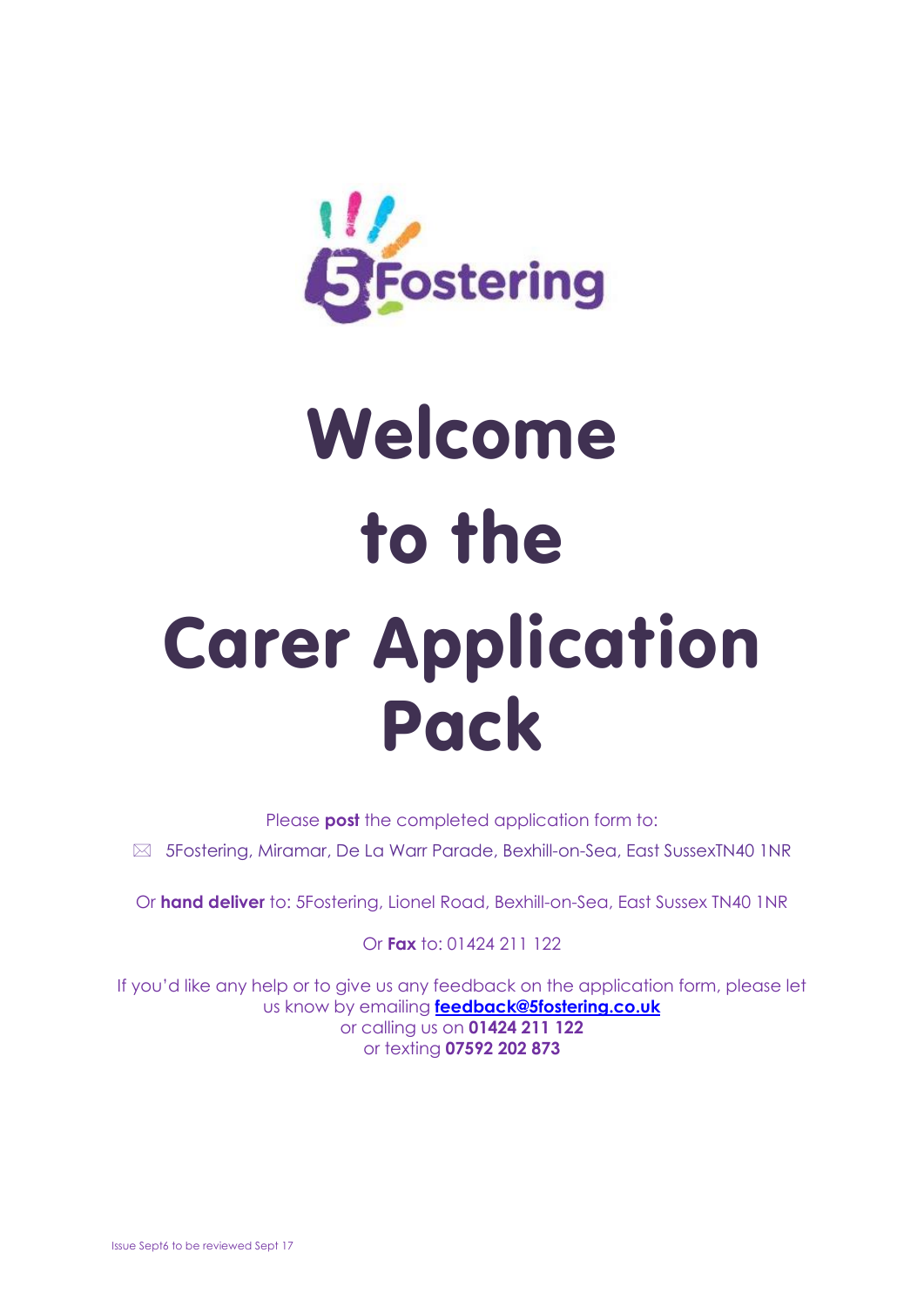

 **01424 211 122** ● 07592 202 873 ■ [office@5fostering.co.uk](mailto:office@5fostering.co.uk) 44 1424 234676 www.5fostering.co.uk

 $\boxtimes$  Miramar De La Warr Parade Bexhill-on-Sea East Sussex TN40 1NR

Welcome,

Welcome to the 5Fostering application– the first step to becoming a 5fostering carer.

If you are unsure or would like assistance in any way, please do not hesitate to contact us. You may wish to have this form in a different format, for example translated to a different language or as an audio document due to visual impairment. Let us know and we will be pleased to make all possible reasonable adjustments; we can enter your information with you or even scribe if you'd prefer. If you would like to form electronically document, please contact the 5Fostering office and we will be pleased to email you a copy.

The aim here is to:

- ensure that the next step is appropriate for you
- provide an understanding of the ethos of the assessment and the personal detail that will be required
- give you time to think about fostering in preparation of the assessing social worker's discussions

Fostering is very much a family commitment and we would rather you and your family took that step without feeling harassed. Consequently, we do not pressurise enquirers to submit application forms. Being foster carers ourselves, we understand the anxieties that you may be feeling but equally, we are more than willing to discuss any issue or concerns you may have and we will fully support you through the process.

Please note that we hold this information in accordance with our information handling policy and we are ICO registered. We will leave you a copy if you wish.

We will be asking you for a considerable amount of detailed personal information. Understandably this has grown over the years and after each tragedy involving children and young people. It is for this reason that we ask for honesty and full information as it would be a great concern if something important came to light that should have been disclosed at an earlier. It is also important for applicants to be aware that fostering is subject to (among other checks reports and references) an enhanced Disclosure and Barring Service (DBS) request that will disclose spent and unspent convictions, Local Authority Records Check that discloses any contact with the local social services (including contact with police if children are present), Credit Check that identifies your credit worthiness, addresses, and any county court judgements.

Please try to respond to every question (even if it is 'N/A' or 'None') and once you have completed the form please return it to the office address - preferably by hand or 'signed for' mail and we will take you through to the next step.

Don't forget to ask for help if you have any queries.

Kind regards,

Rob & Katie Edworthy

Edwat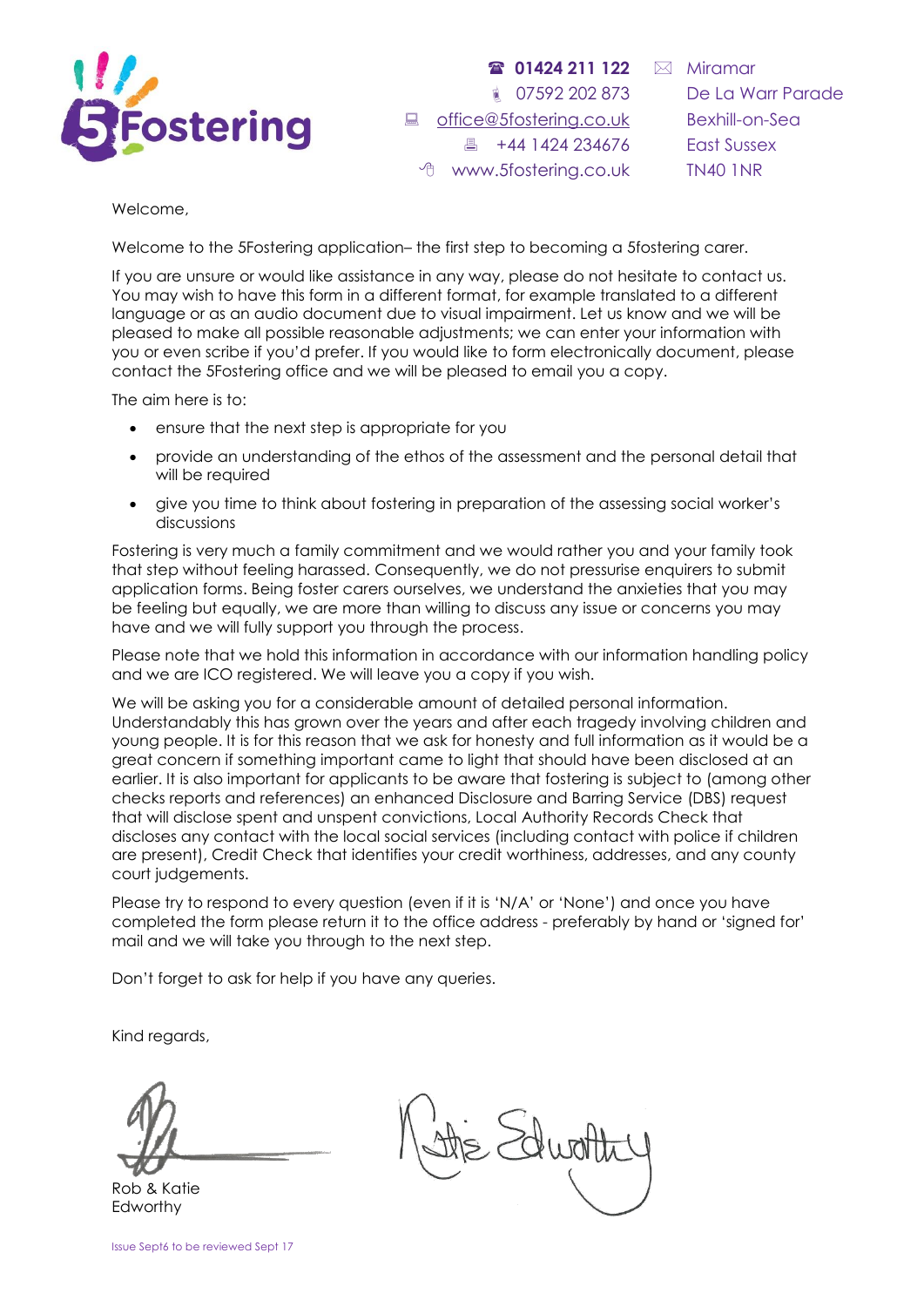

 $\blacksquare$ 

## **C O N F I D E N T I A L**

 $\overline{\phantom{a}}$ 

| <b>Personal and Citizenship</b><br><b>Details</b>                                                                                                                                | <b>Applicant #1</b> | Applicant #2 / Partner |
|----------------------------------------------------------------------------------------------------------------------------------------------------------------------------------|---------------------|------------------------|
| Title (e.g. Ms/Mr/Mrs/Dr)<br>Ι.                                                                                                                                                  |                     |                        |
| 2. First name                                                                                                                                                                    |                     |                        |
| 3. Last name                                                                                                                                                                     |                     |                        |
| 4. Preferred name                                                                                                                                                                |                     |                        |
| 5. Gender: (Male / Female)                                                                                                                                                       |                     |                        |
| 6. Date of birth: (DD/MM/YY)                                                                                                                                                     |                     |                        |
| 7. Do you have any<br>convictions,<br>reprimands, cautions or<br>warnings - spent or<br>unspent?<br>If so, please give details or<br>disclose to your Assessing<br>social worker |                     |                        |

| <b>Identity Proof</b>                                                                                              | <b>Applicant #1</b> | <b>Applicant #2 / Partner</b> |
|--------------------------------------------------------------------------------------------------------------------|---------------------|-------------------------------|
| 8. Passport Nationality<br>(if you do not have a passport<br>enter your Nationality as you<br>understand it to be) |                     |                               |

| <b>Contact Details</b>                                             | <b>Applicant #1</b> | <b>Applicant #2 / Partner</b> |
|--------------------------------------------------------------------|---------------------|-------------------------------|
| 9. Current house phone<br>number:                                  |                     |                               |
| 10. Personal Mobile:                                               |                     |                               |
| 11. Personal Email:                                                |                     |                               |
| 12. How would you prefer<br>to be contacted?<br>(Phone/email etc.) |                     |                               |
| 13. Preferred Time (am/pm/<br>eve)                                 |                     |                               |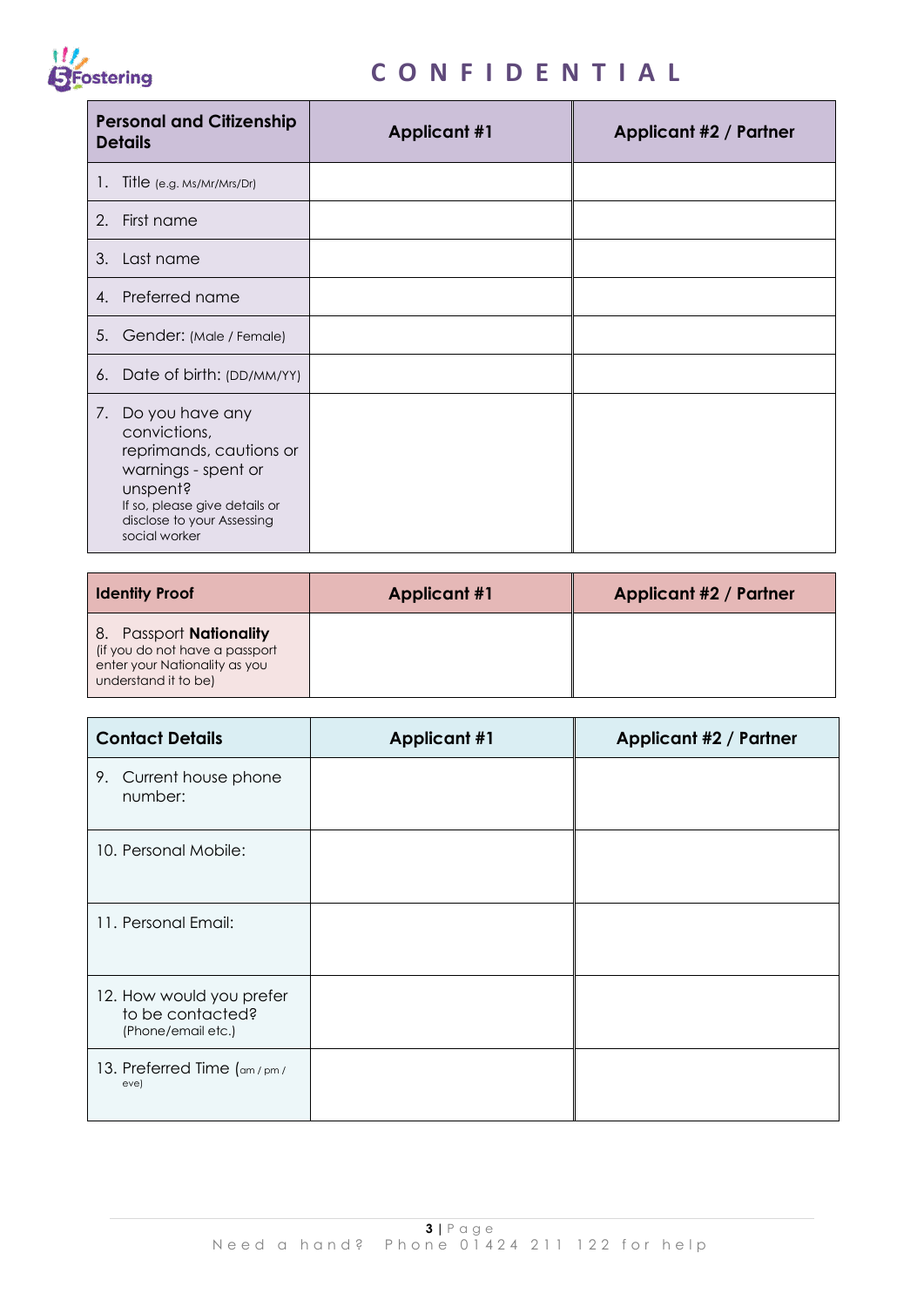

| <b>Medical</b>                                                                                                                                                                                    | <b>Applicant #1</b> | Applicant #2 / Partner |
|---------------------------------------------------------------------------------------------------------------------------------------------------------------------------------------------------|---------------------|------------------------|
| 14. What is the name of<br>your doctor or 'GP'?                                                                                                                                                   |                     |                        |
| 15. GP Surgery Address &<br>phone number                                                                                                                                                          |                     |                        |
| 16. Do you have a<br>condition that requires<br>treatment?<br>If so, please name of your<br>condition. (You may not wish<br>to disclose this if you feel that<br>it does not relate to fostering) |                     |                        |
| Once this application is submitted each applicant will be given a report for their doctor to<br>complete regarding their health.                                                                  |                     |                        |
| 17. Do you consider<br>yourself to be<br>disabled?<br>What is the nature/name of<br>your disability?                                                                                              |                     |                        |

| <b>Partnerships</b>                                                                                                 | <b>Applicant #1</b> | Applicant #2 / Partner |
|---------------------------------------------------------------------------------------------------------------------|---------------------|------------------------|
| 18. Current Partnership<br>status; Married / Single / Civil<br>Partnership / Separated /<br>Divorced / Widowed etc. |                     |                        |

| <b>Sexual Orientations</b>                            | <b>Applicant #1</b>              |                   | Applicant #2 / Partner           |                   |
|-------------------------------------------------------|----------------------------------|-------------------|----------------------------------|-------------------|
|                                                       | 1. Heterosexual or<br>'Straight' | 2. Gay or Lesbian | 1. Heterosexual or<br>'Straight' | 2. Gay or Lesbian |
| 19. Please each<br>applicants' sexual<br>orientation. | 3. Bisexual                      | 4. Other          | 3. Bisexual                      | 4. Other          |
|                                                       | 5. Prefer not to say             |                   | 5. Prefer not to say             |                   |

| <b>Transport</b>                                                                                | <b>Applicant #1</b>   | <b>Applicant #2 / Partner</b> |
|-------------------------------------------------------------------------------------------------|-----------------------|-------------------------------|
| 20. Full Driving Licence?                                                                       |                       |                               |
| 21. Any points on your licence?                                                                 |                       |                               |
| 22. If so what for?<br>(e.g. speeding, driving without due<br>care and attention, no insurance) |                       |                               |
| 23. Are you a vehicle owner?<br>(How many vehicles?)                                            | Yes / No $(1, 2, 3+)$ | Yes / No $(1, 2, 3+)$         |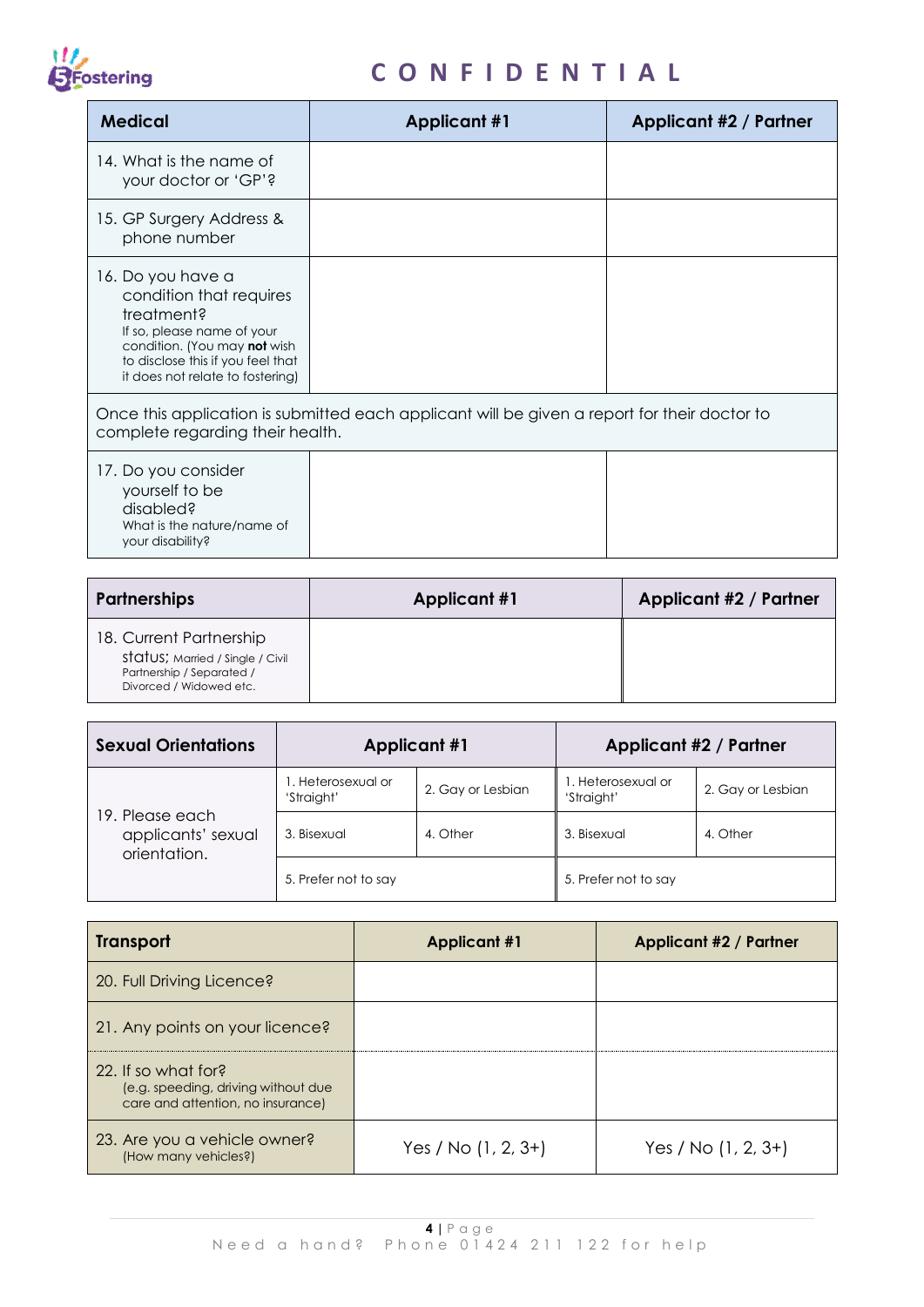

| <b>Children and</b><br><b>Dependents</b>                                                                                                                                                                   | <b>Applicant #1</b>              | <b>Applicant #2 / Partner</b>    |
|------------------------------------------------------------------------------------------------------------------------------------------------------------------------------------------------------------|----------------------------------|----------------------------------|
| 24. Do you have any<br>children (under 18yrs)<br>living with you?                                                                                                                                          | Give names and dates of birth    | Give names and dates of birth    |
| 25. Who else sleeps at<br>the property who is<br>18yrs or over? (we will<br>need a DBS check for any<br>person of 18yrs or more)                                                                           |                                  |                                  |
| 26. Are you<br>responsible for any<br>other Children or<br>Adults? (Children you<br>have 'Parental<br>Responsibility' for, or<br>adults care for?)<br>Please state why<br>they no longer live<br>with you? |                                  |                                  |
| 27. Do any of the<br>above people<br>have any<br>convictions<br>cautions,<br>reprimands or<br>warnings spent or<br>unspent? Please also<br>give details to your<br>social worker                           | Please provide details and dates | Please provide details and dates |

| <b>Religious</b><br>belief   | <b>Applicant #1</b>  |                          |                       |                            | Applicant #2 / Partner |                          |                       |                            |
|------------------------------|----------------------|--------------------------|-----------------------|----------------------------|------------------------|--------------------------|-----------------------|----------------------------|
| 28. Please                   | . Jewish             | 2. Islam                 | 3. None               | 4. Sikh                    | . Jewish               | 2. Islam                 | 3. None               | 4. Sikh                    |
| circle<br>each<br>applicants | 5. Roman<br>Catholic | 6. Church<br>of England  | 7. Other<br>Christian | 8. Buddhist                | 5. Roman<br>Catholic   | 6. Church<br>of England  | 7. Other<br>Christian | 8. Buddhist                |
| religion.                    | 9. Hindu             | 10.Jehovah<br>'s Witness |                       | 11. Other - please specify | 9. Hindu               | 10.Jehovah<br>'s Witness |                       | 11. Other - please specify |
| Practicing? <sup>1</sup>     | Regular              |                          | Ad hoc                | Lapsed                     | Regular                |                          | Ad hoc                | Lapsed                     |

| Languages                           | <b>Applicant #1</b> | <b>Applicant #2 / Partner</b> |
|-------------------------------------|---------------------|-------------------------------|
| 29. Mainly used in the<br>household |                     |                               |
| 30. Other languages<br>spoken       |                     |                               |

1

<sup>1</sup> Delete as appropriate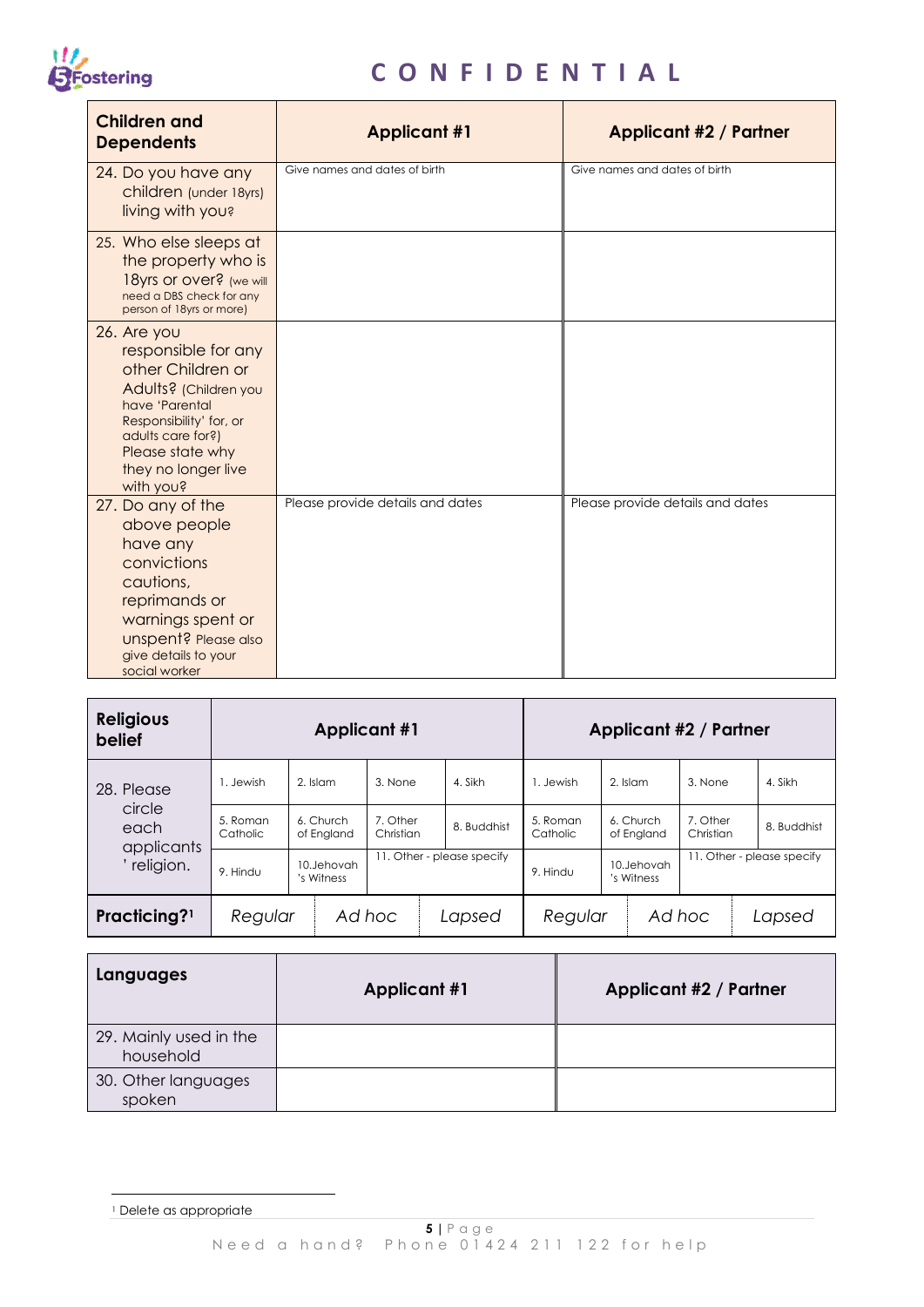

| <b>Employment in the last 5 Years</b> (Continue on a separate page if necessary)         |                     |                               |  |  |
|------------------------------------------------------------------------------------------|---------------------|-------------------------------|--|--|
|                                                                                          | <b>Applicant #1</b> | <b>Applicant #2 / Partner</b> |  |  |
| 31. Current<br>Employment<br>or Occupation                                               |                     |                               |  |  |
| 32. Name of<br>Employer                                                                  |                     |                               |  |  |
| 33. Address                                                                              |                     |                               |  |  |
| 34. Date started<br>(mm/yy)                                                              |                     |                               |  |  |
| 35. Significant<br>Events<br>(e.g. disciplinary,<br>disputes/achieve<br>ments or awards) |                     |                               |  |  |
| 36. Previous<br>Employment<br>or Occupation                                              |                     |                               |  |  |
| 37. Name of<br>Employer                                                                  |                     |                               |  |  |
| 38. Address                                                                              |                     |                               |  |  |
| 39. Dates (mm/yy)<br>started/finished                                                    |                     |                               |  |  |
| 40. Significant<br>events<br>(see above)                                                 |                     |                               |  |  |
| 41. Previous<br>Employment<br>or Occupation                                              |                     |                               |  |  |
| 42. Name of<br>Employer                                                                  |                     |                               |  |  |
| 43. Address                                                                              |                     |                               |  |  |
| 44. Dates (mm/yy)<br>started/finished                                                    |                     |                               |  |  |
| 45. Significant<br>events<br>(see above)                                                 |                     |                               |  |  |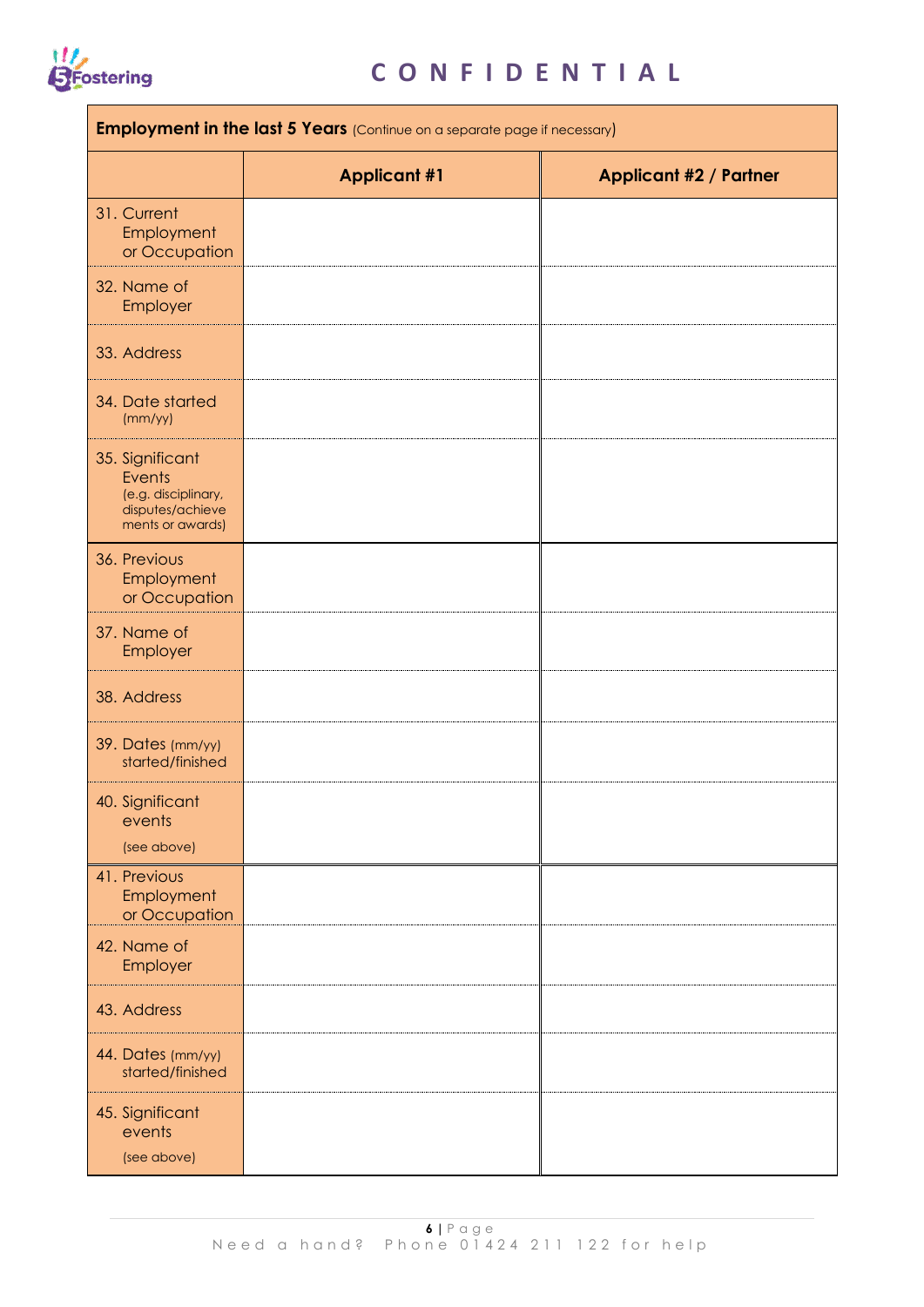## 1/<br>SFostering

| <b>Experience of Working with</b><br>Children                                                                       | Applicant #1 | Applicant #2 / Partner |
|---------------------------------------------------------------------------------------------------------------------|--------------|------------------------|
| 46. If you have been a foster<br>carer before, please give the<br>name of your agency and<br>dates of registration? |              |                        |
| 47. What was the reason for<br>leaving this fostering<br>agency?                                                    |              |                        |
| 48. Please give start and finish<br>dates of any other<br>volunteering or paid work<br>with children                |              |                        |
| 49. Please describe the role and<br>nature of the volunteering or<br>work you undertook above.                      |              |                        |

| <b>Education &amp; Qualifications</b>                                                                                                                                            | <b>Applicant #1</b> | <b>Applicant #2 / Partner</b> |
|----------------------------------------------------------------------------------------------------------------------------------------------------------------------------------|---------------------|-------------------------------|
| 50. Educational Establishments<br>since the age of 11yrs.<br>Please include the<br>$\bullet$<br>address<br>years when attended.<br>(Continue on a separate page if<br>necessary) |                     |                               |
|                                                                                                                                                                                  |                     |                               |
|                                                                                                                                                                                  |                     |                               |
|                                                                                                                                                                                  |                     |                               |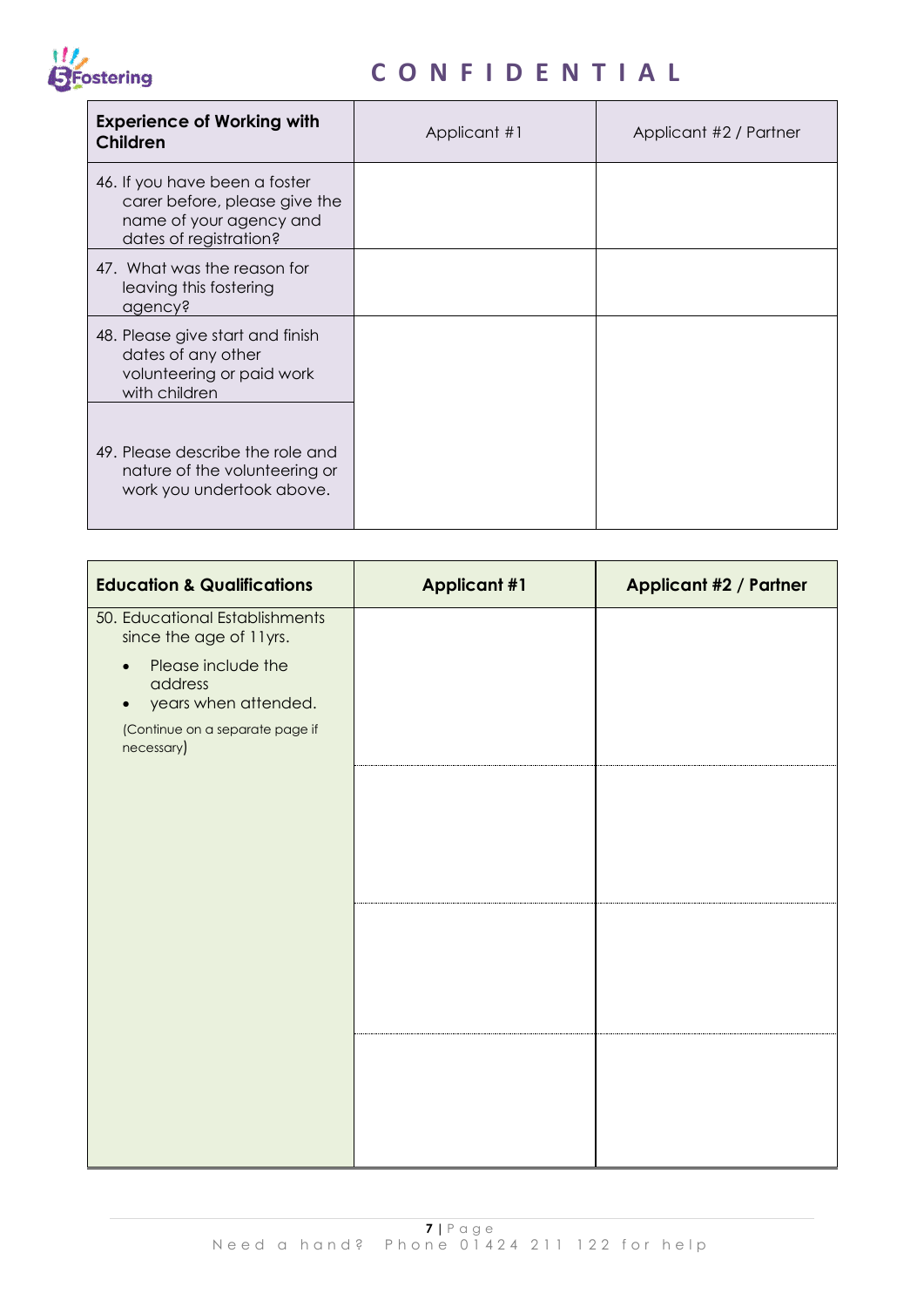

#### **PLEASE NOTE THE FOLLWING SECTIONS RELATE TO EACH APPLICANT IN TURN**

#### 51. **Qualifications achieved by Applicant #1**

(continue on an additional sheet if necessary)

| (COMMING ON AN AQUINONAL SHEET IN HECESSALY) |                                           |                                    |                   |  |  |
|----------------------------------------------|-------------------------------------------|------------------------------------|-------------------|--|--|
| Qualification (e.g. GSE<br>/ BA / Masters)   | Subject<br>(e.g. Maths / Social Sciences) | Grade<br>(e.g. C /<br>Merit / 2:1) | Year<br>(e.g. 89) |  |  |
|                                              |                                           |                                    |                   |  |  |
|                                              |                                           |                                    |                   |  |  |
|                                              |                                           |                                    |                   |  |  |
|                                              |                                           |                                    |                   |  |  |
|                                              |                                           |                                    |                   |  |  |
|                                              |                                           |                                    |                   |  |  |
|                                              |                                           |                                    |                   |  |  |
|                                              |                                           |                                    |                   |  |  |
|                                              |                                           |                                    |                   |  |  |
|                                              |                                           |                                    |                   |  |  |
|                                              |                                           |                                    |                   |  |  |
|                                              |                                           |                                    |                   |  |  |
|                                              |                                           |                                    |                   |  |  |
|                                              |                                           |                                    |                   |  |  |
|                                              |                                           |                                    |                   |  |  |
|                                              |                                           |                                    |                   |  |  |
|                                              |                                           |                                    |                   |  |  |
|                                              |                                           |                                    |                   |  |  |
|                                              |                                           |                                    |                   |  |  |
|                                              |                                           |                                    |                   |  |  |
|                                              |                                           |                                    |                   |  |  |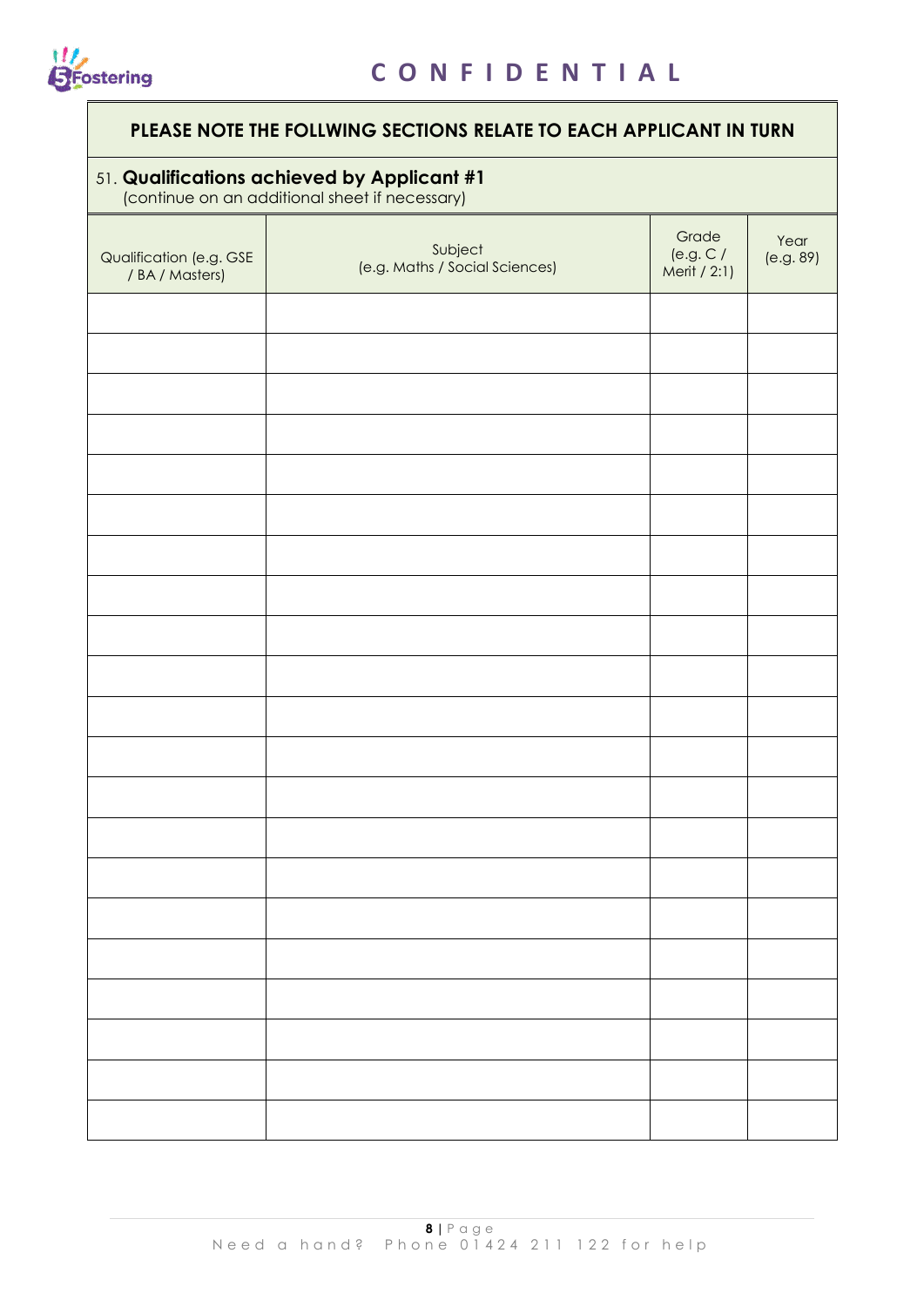

| 52. Qualifications achieved by Applicant #2<br>(continue on an additional sheet if necessary) |                                           |                                    |                   |  |  |
|-----------------------------------------------------------------------------------------------|-------------------------------------------|------------------------------------|-------------------|--|--|
| Qualification (e.g. GSE<br>/ BA / Masters)                                                    | Subject<br>(e.g. Maths / Social Sciences) | Grade<br>(e.g. C /<br>Merit / 2:1) | Year<br>(e.g. 89) |  |  |
|                                                                                               |                                           |                                    |                   |  |  |
|                                                                                               |                                           |                                    |                   |  |  |
|                                                                                               |                                           |                                    |                   |  |  |
|                                                                                               |                                           |                                    |                   |  |  |
|                                                                                               |                                           |                                    |                   |  |  |
|                                                                                               |                                           |                                    |                   |  |  |
|                                                                                               |                                           |                                    |                   |  |  |
|                                                                                               |                                           |                                    |                   |  |  |
|                                                                                               |                                           |                                    |                   |  |  |
|                                                                                               |                                           |                                    |                   |  |  |
|                                                                                               |                                           |                                    |                   |  |  |
|                                                                                               |                                           |                                    |                   |  |  |
|                                                                                               |                                           |                                    |                   |  |  |
|                                                                                               |                                           |                                    |                   |  |  |
|                                                                                               |                                           |                                    |                   |  |  |
|                                                                                               |                                           |                                    |                   |  |  |
|                                                                                               |                                           |                                    |                   |  |  |
|                                                                                               |                                           |                                    |                   |  |  |
|                                                                                               |                                           |                                    |                   |  |  |
|                                                                                               |                                           |                                    |                   |  |  |
|                                                                                               |                                           |                                    |                   |  |  |
|                                                                                               |                                           |                                    |                   |  |  |
|                                                                                               |                                           |                                    |                   |  |  |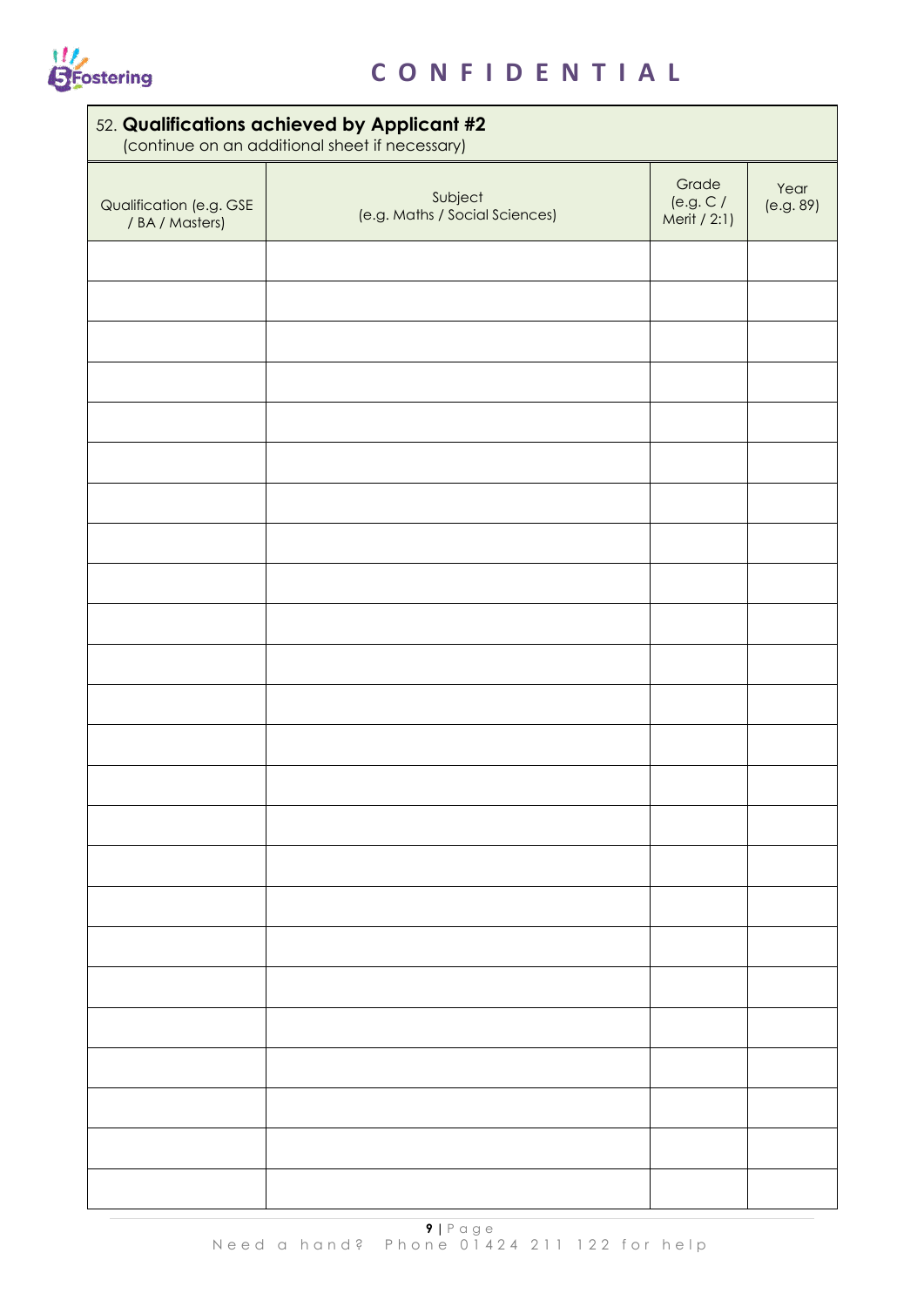

#### **Ethnicity**

**.** 

#### 53. Ethnic groups of **Applicant #1**

– Please identity the group<sup>2</sup> that you feel best describes your ethnicity

| White                                                 |  | 1. English / Welsh / Scottish /<br>Northern Irish / British                                                                      | 2. Irish                                          |                                            |                    |               | 3. Gypsy or Irish<br>Traveller                                                    | 4. Any other White background.<br>Please describe here; |                                                                                   |
|-------------------------------------------------------|--|----------------------------------------------------------------------------------------------------------------------------------|---------------------------------------------------|--------------------------------------------|--------------------|---------------|-----------------------------------------------------------------------------------|---------------------------------------------------------|-----------------------------------------------------------------------------------|
| Mixed / Multiple<br>ethnic groups                     |  | 5. White and Black<br>Caribbean                                                                                                  |                                                   | African                                    | 6. White and Black |               |                                                                                   | 7. White and Asian                                      | 8. Any other Mixed / Multiple ethnic<br>background. Please describe here;         |
| Asian / Asian British                                 |  | 9. Indian                                                                                                                        |                                                   | 10. Pakistani                              | 11.<br>Bangladeshi |               |                                                                                   | 12. Chinese                                             | 13. Any other Asian background.<br>Please describe here;                          |
| Black / African / Caribbean / Black<br><b>British</b> |  |                                                                                                                                  |                                                   | 14. African                                |                    |               |                                                                                   | 15. Caribbean                                           | 16. Any other Black / African /<br>Caribbean background. Please<br>describe here; |
| Other ethnic group                                    |  | 17. Arab                                                                                                                         |                                                   |                                            |                    |               |                                                                                   | 18. Any other ethnic group. Please describe here;       |                                                                                   |
|                                                       |  | 54. Ethnic groups of <b>Applicant #2</b><br>- Please identity the group <sup>3</sup> that you feel best describes your ethnicity |                                                   |                                            |                    |               |                                                                                   |                                                         |                                                                                   |
| White                                                 |  | 1. English / Welsh / Scottish /<br>Northern Irish / British                                                                      |                                                   | 3. Gypsy or Irish<br>2. Irish<br>Traveller |                    |               | 4. Any other White background.<br>Please describe here:                           |                                                         |                                                                                   |
| Mixed / Multiple<br>ethnic groups                     |  | 5. White and Black<br>Caribbean                                                                                                  |                                                   | African                                    | 6. White and Black |               |                                                                                   | 7. White and Asian                                      | 8. Any other Mixed / Multiple ethnic<br>background. Please describe here;         |
| Asian / Asian British                                 |  | 9. Indian                                                                                                                        |                                                   | 10. Pakistani                              | 11.<br>Bangladeshi | 12. Chinese   |                                                                                   |                                                         | 13. Any other Asian background.<br>Please describe here;                          |
| Black / African / Caribbean / Black<br><b>British</b> |  | 14. African                                                                                                                      |                                                   |                                            |                    | 15. Caribbean | 16. Any other Black / African /<br>Caribbean background. Please<br>describe here: |                                                         |                                                                                   |
| Other ethnic group                                    |  | 17. Arab                                                                                                                         | 18. Any other ethnic group. Please describe here; |                                            |                    |               |                                                                                   |                                                         |                                                                                   |

<sup>2</sup> www.ons.gov.uk/ons/guide-method/measuring-equality/equality/ethnic-nat-identity-religion/ethnicgroup/index.html#1

<sup>3</sup> www.ons.gov.uk/ons/guide-method/measuring-equality/equality/ethnic-nat-identity-religion/ethnicgroup/index.html#1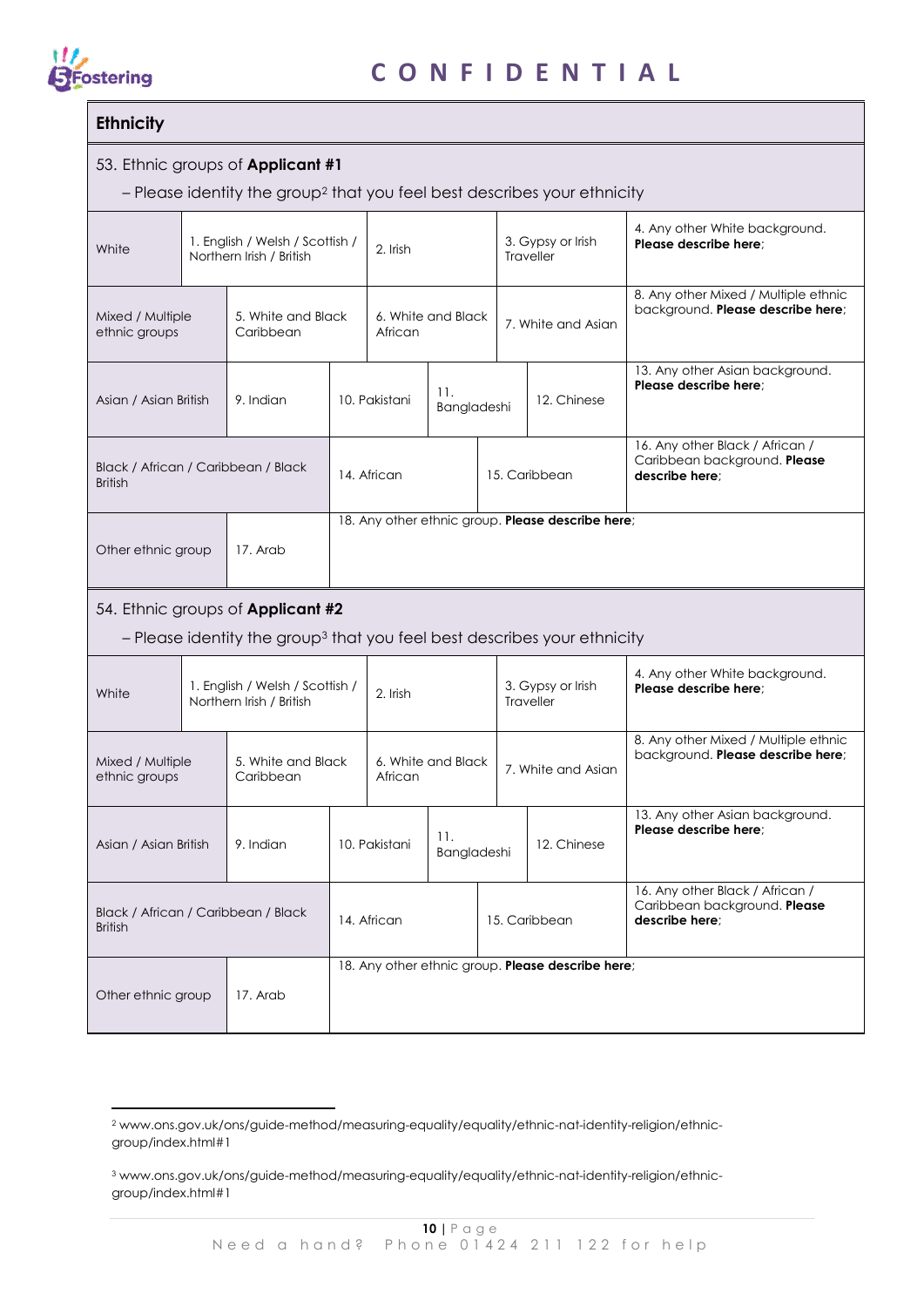## **II**<br>SFostering

## **C O N F I D E N T I A L**

## **Property Details**

| Household Address (NB. Rented accommodation you will need written permission the landlord)                                                                                                 |              |  |                |                                  |              |                |
|--------------------------------------------------------------------------------------------------------------------------------------------------------------------------------------------|--------------|--|----------------|----------------------------------|--------------|----------------|
| 55. House Name / Number<br>and Road/Street                                                                                                                                                 |              |  |                |                                  |              |                |
| 56. Postal town                                                                                                                                                                            |              |  |                |                                  |              |                |
| 57. County                                                                                                                                                                                 |              |  |                |                                  | 58. Postcode |                |
| 59. Local Authority                                                                                                                                                                        |              |  |                |                                  |              |                |
| 60. Occupied this property since                                                                                                                                                           |              |  |                |                                  |              |                |
| 61. Number of bedrooms:                                                                                                                                                                    |              |  |                | 62. Number of spare<br>bedrooms: |              |                |
| 63. Number of <b>bathrooms</b> :                                                                                                                                                           |              |  |                |                                  |              |                |
| <b>Pet Residents</b>                                                                                                                                                                       |              |  |                |                                  |              |                |
| 64. What are the names,<br>species and breeds<br>of any pets?<br>(Continue on separate sheet<br>if necessary - a questionnaire<br>will need to be carried out<br>for any pets in the home) | $\mathbf{1}$ |  | $\overline{2}$ |                                  | 3            | $\overline{4}$ |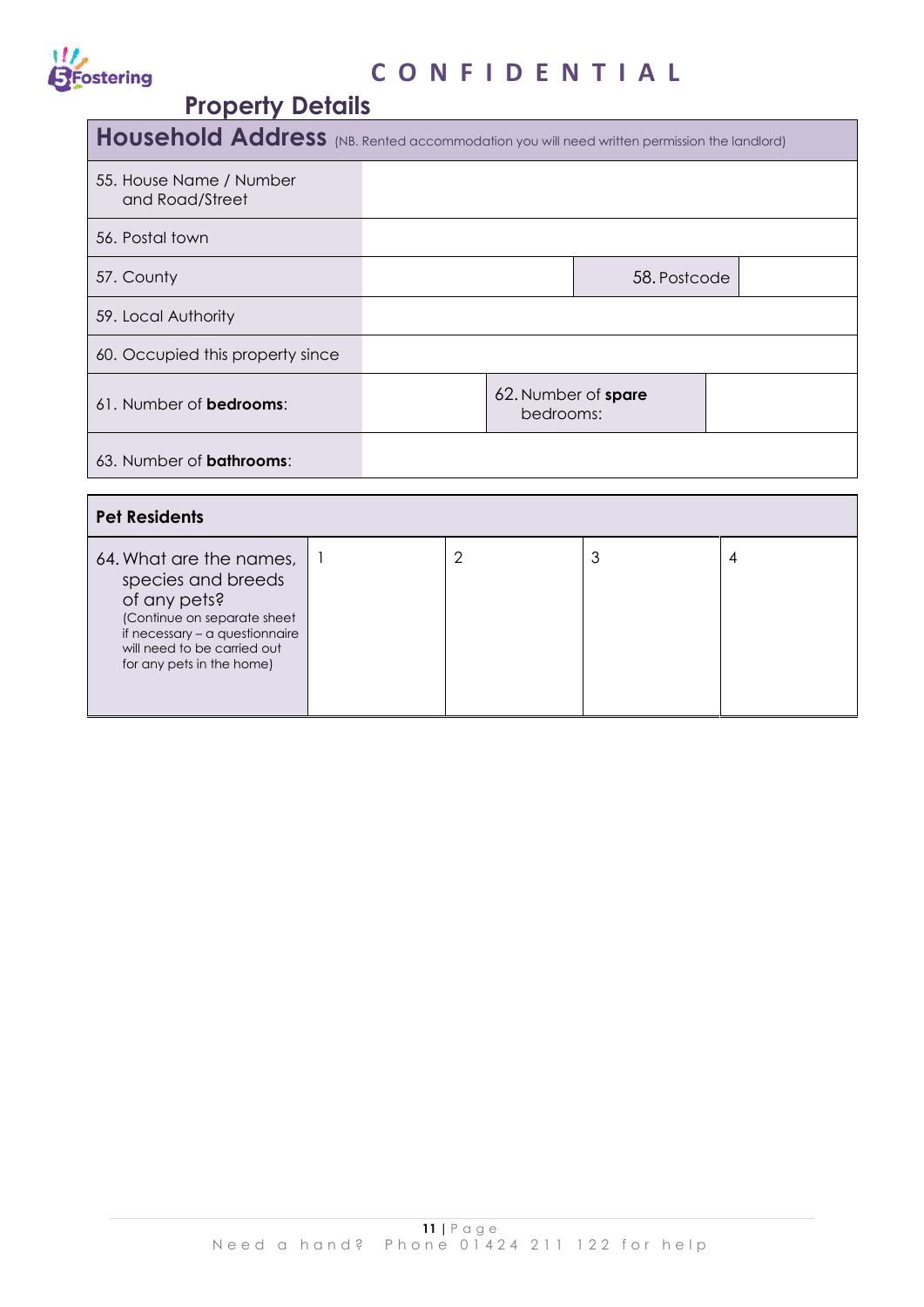

#### **Referees**

There are a number of persons we are obliged to contact (e.g. current or recent employers, your child's school, children, ex-partners, close family relatives etc., and in addition we contact the following referees.

They will need to have been contacted by you and to have agreed to give you a reference before we contact them.

We request at least six referees who collectively comment on four perspectives;

- 1) **personal history,**
- 2) **child engagement**,
- 3) **working with others**,
- 4) **social engagement**.

One of the referees must be a '**professional referee'** see below.

#### **1. Personal History**

A referee who can comment on your **personal history** is someone who have known you for a long time for example a long-term neighbour, cousin, aunty (unfortunately this cannot be your parent, brother or sister)

#### **2. Engagement With Children**

A referee who can comment on your **engagement with children** could be any adult who can comment on how you interact, engage, work or play with children. For example, another parent who you know from the same school your child attends, or a teacher when you volunteered for a school activity, a friend's parent who helped you run a birthday party.

#### **3. Working With Others**

A referee about your way of **working with others** could be anyone who has worked with you in any environment and could comment on your working style for example; a teacher, previous employer, work colleague, employee etc.

#### **4. Social Engagement**

A referee who can comment on your **social engagement** is anyone who knows you from a social perspective for example a neighbour or family friend. Unfortunately, this cannot be an immediate blood relative (i.e. your sibling or parent), but any other person or relative is eligible.

#### **The Professional Referee**

A '**Professional' referee** is any person who is a member of a professional body and knows you well. For example a doctor, solicitor, teacher, dentist, nurse, social worker, etc. They may comment on any aspect of your personality, approach or temperament.

Please note that we recognise that the same referees may comment on several areas and for both applicants. For instance you may choose to include a teacher who knew you in a work placement as a teaching assistant would be a **professional** referee commenting on you **working** with others and **engaging with children**; or a friend who helped at a child's birthday party is a person who can comment on a **social** and **child engagement**; or an aunt who frequently visited and can comment on how you grew up as a child and parented your children can comment on your personal **history**, **engagement** with children and **social** engagement.

Please note that the same person may act as a referee for both applicants. We are looking for six referees for the application – not six referees each. However, we would ask that there was a balance between the applicants.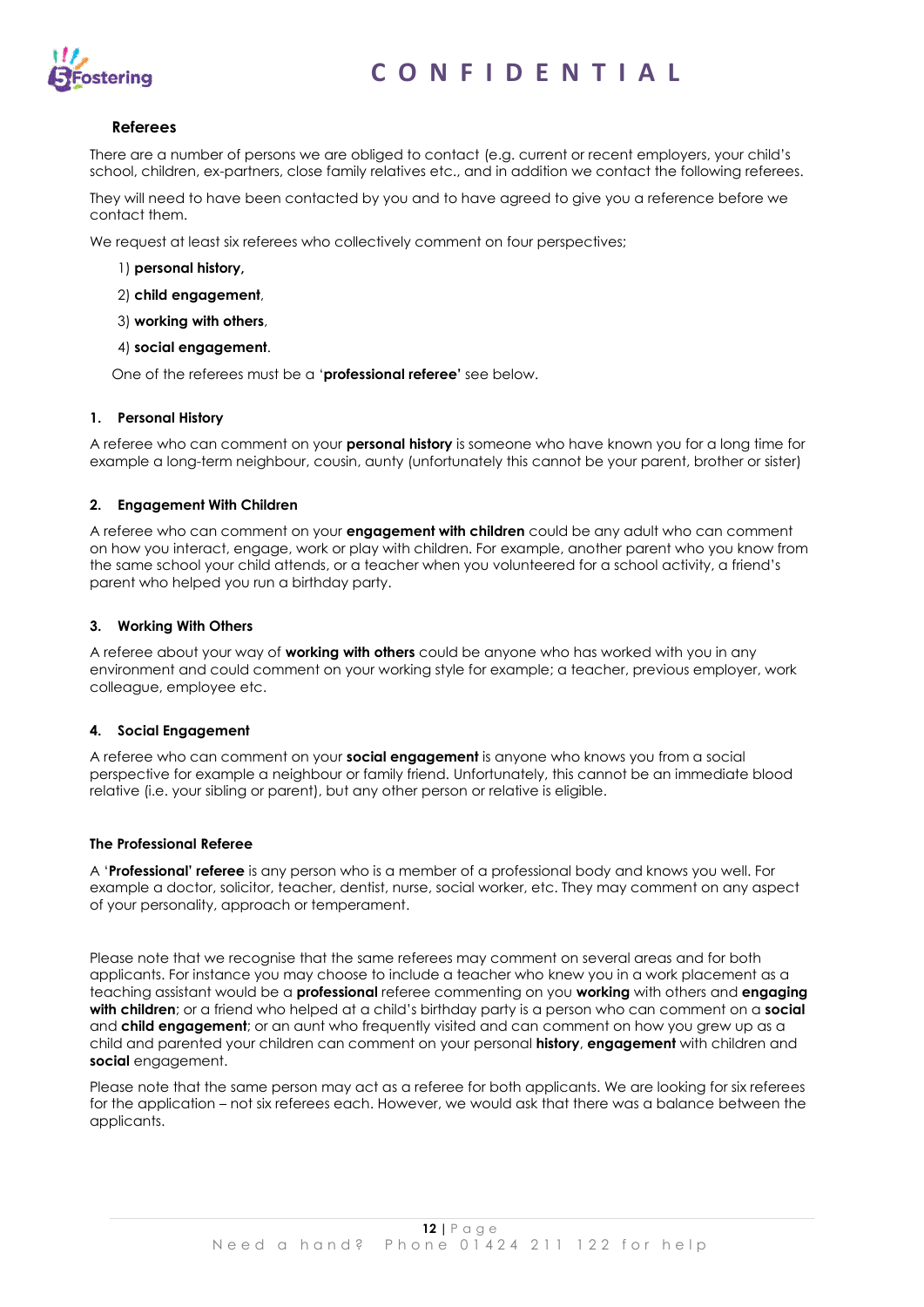

## R e f e r e e s - **C O N F I D E N T I A L**

| Type of<br>reference*<br>(delete as<br>applicable)                   | How you know the<br>person e.g. as<br>neighbour, teacher, good<br>friend etc. | Full Name of the<br>Referee | Address | Telephone number | Email address (if known) | Occupation |
|----------------------------------------------------------------------|-------------------------------------------------------------------------------|-----------------------------|---------|------------------|--------------------------|------------|
| 1. Historical<br>2. Children<br>3. Work<br>4. Social<br>• Profess'nl |                                                                               |                             |         |                  |                          |            |
| 1. Historical<br>2. Children<br>3. Work<br>4. Social<br>• Profess'nl |                                                                               |                             |         |                  |                          |            |
| 1. Historical<br>2. Children<br>3. Work<br>4. Social<br>• Profess'nl |                                                                               |                             |         |                  |                          |            |
| 1. Historical<br>2. Children<br>3. Work<br>4. Social<br>• Profess'nl |                                                                               |                             |         |                  |                          |            |
| 1. Historical<br>2. Children<br>3. Work<br>4. Social<br>• Profess'nl |                                                                               |                             |         |                  |                          |            |
| 1. Historical<br>2. Children<br>3. Work<br>4. Social<br>• Profess'nl |                                                                               |                             |         |                  |                          |            |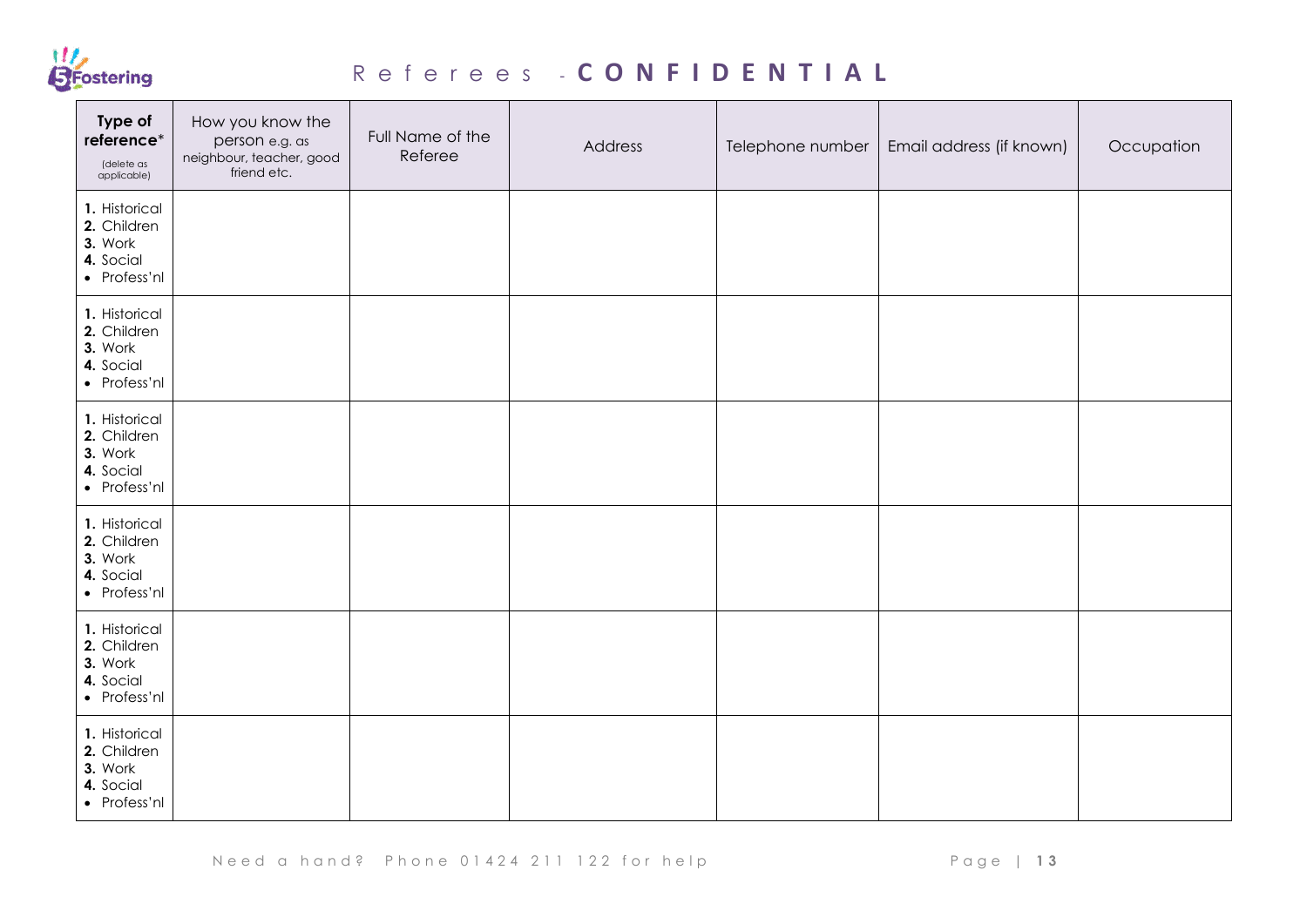

#### 65.**Work Place Reference**

If either applicant is working (paid or unpaid), we are required to undertake an employer's reference

By signing below I give permission for 5Fostering to contact the named persons for a reference regarding becoming a foster carer.

| $^{\rm \#}$<br>Applicant | Name and position of<br>person to contact | Name and address of employer | Phone number and email address (if<br>known) | Your signature and<br>occupation |
|--------------------------|-------------------------------------------|------------------------------|----------------------------------------------|----------------------------------|
| #2                       | Name and position of                      | Name and address of employer | Phone number and email address (if           | Your signature and               |
| Applicant                | person to contact                         |                              | known)                                       | occupation                       |

#### 66.**Birth Children School's Reference**

If your children attend school we will need to request a reference from the Head teacher

By signing below I give permission for 5Fostering to contact the named persons for a reference regarding becoming a foster carer.

| Child's name and year group | Head teacher's name | School address | Your signature |
|-----------------------------|---------------------|----------------|----------------|
| Child's name and year group | Head teacher's name | School address | Your signature |
| Child's name and year group | Head teacher's name | School address | Your signature |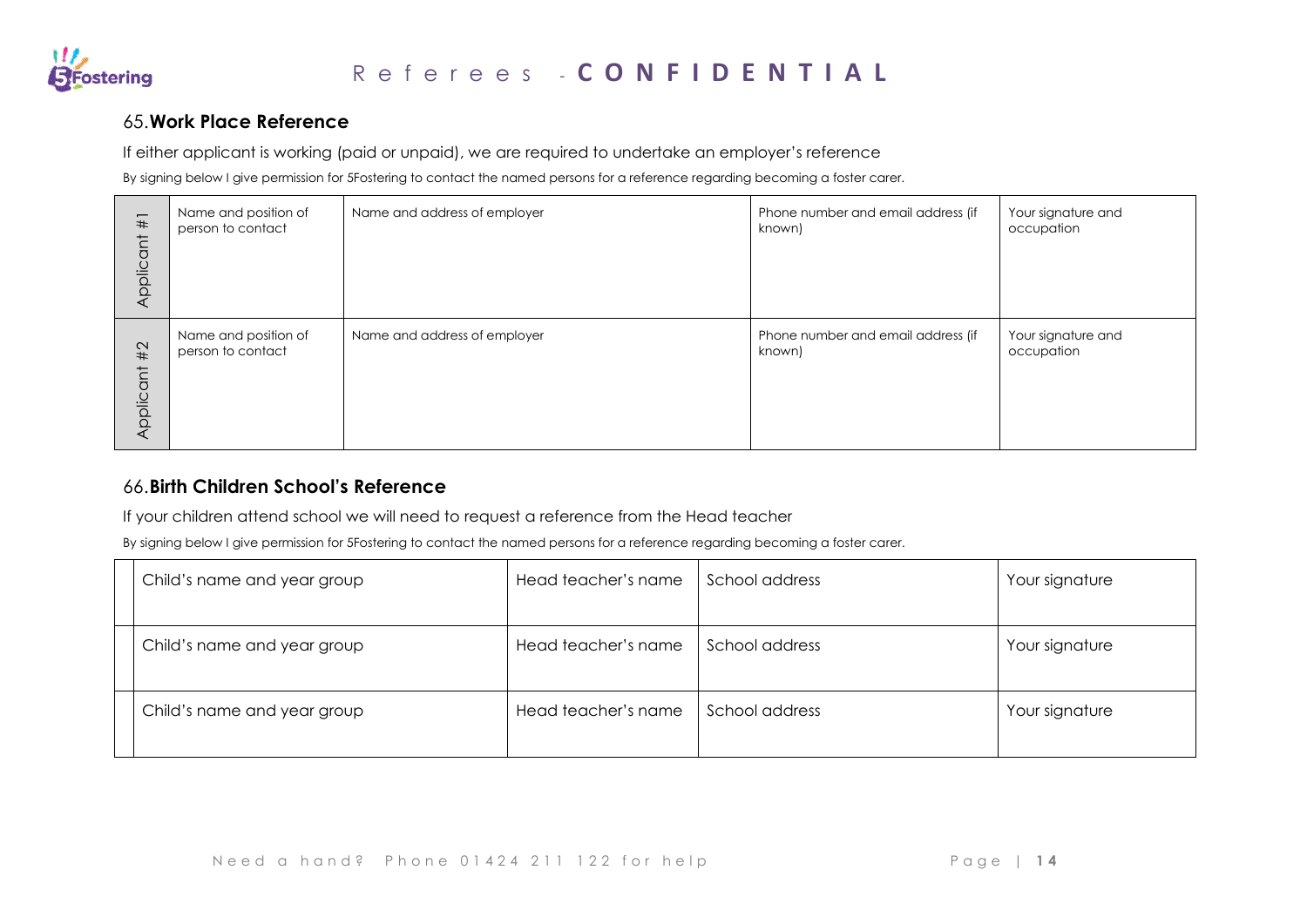

#### 67.**Previous Partner Reference**

If either partner has cohabited with a different partner, we are obliged to contact them if you are able to supply their contact details. We recognise that this may be less than positive, but it will not necessarily prejudice your application.

| Name of applicant: |          |       |        |
|--------------------|----------|-------|--------|
| Name of Cohabitant | Address: | Start | Finish |
|                    |          |       |        |
|                    |          |       |        |
|                    |          |       |        |
|                    |          |       |        |

| Name of applicant: |          |       |        |
|--------------------|----------|-------|--------|
| Name of Cohabitant | Address: | Start | Finish |
|                    |          |       |        |
|                    |          |       |        |
|                    |          |       |        |
|                    |          |       |        |
|                    |          |       |        |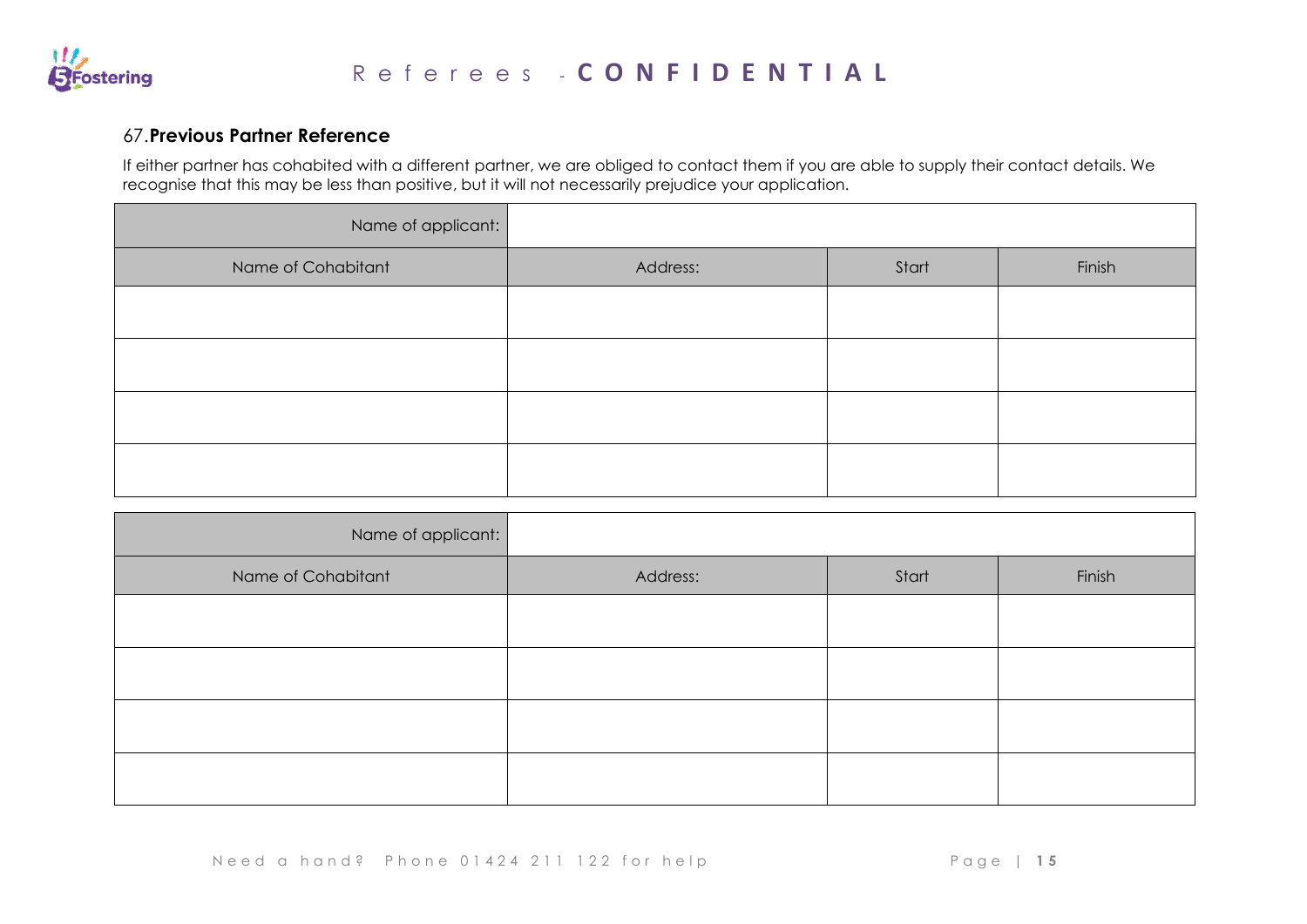

#### 68.**Local Authority Social Services Records Check**

Authorisation for Local Authority Check

I give my consent for the local authority to access my personal information as required for the local authority check of records in order to be considered for approval as a Foster Carer. I give my permission for this information to be forwarded to the 5Fostering Ltd, Registered Manager and Information Guardian, Rob Edworthy, and for it to be held according to the Information Handling Principles, Policy and Procedures published by 5Fostering Ltd.

To the best of my knowledge, the information I have provided below is true and complete.

|  | Dated: |
|--|--------|
|  |        |

#### Continuous residency record

|              | <b>Full Name</b><br>(including middle names) | Current address #1 | Previous address #2<br>(please note that there must be no gaps between addresses) |
|--------------|----------------------------------------------|--------------------|-----------------------------------------------------------------------------------|
| Applicant #1 |                                              |                    |                                                                                   |
|              | Date of Birth                                | Start of occupancy | Start / end date of occupancy                                                     |
| Applicant #2 |                                              |                    |                                                                                   |
|              | Date of Birth                                | Start of occupancy | Start / end date of occupancy                                                     |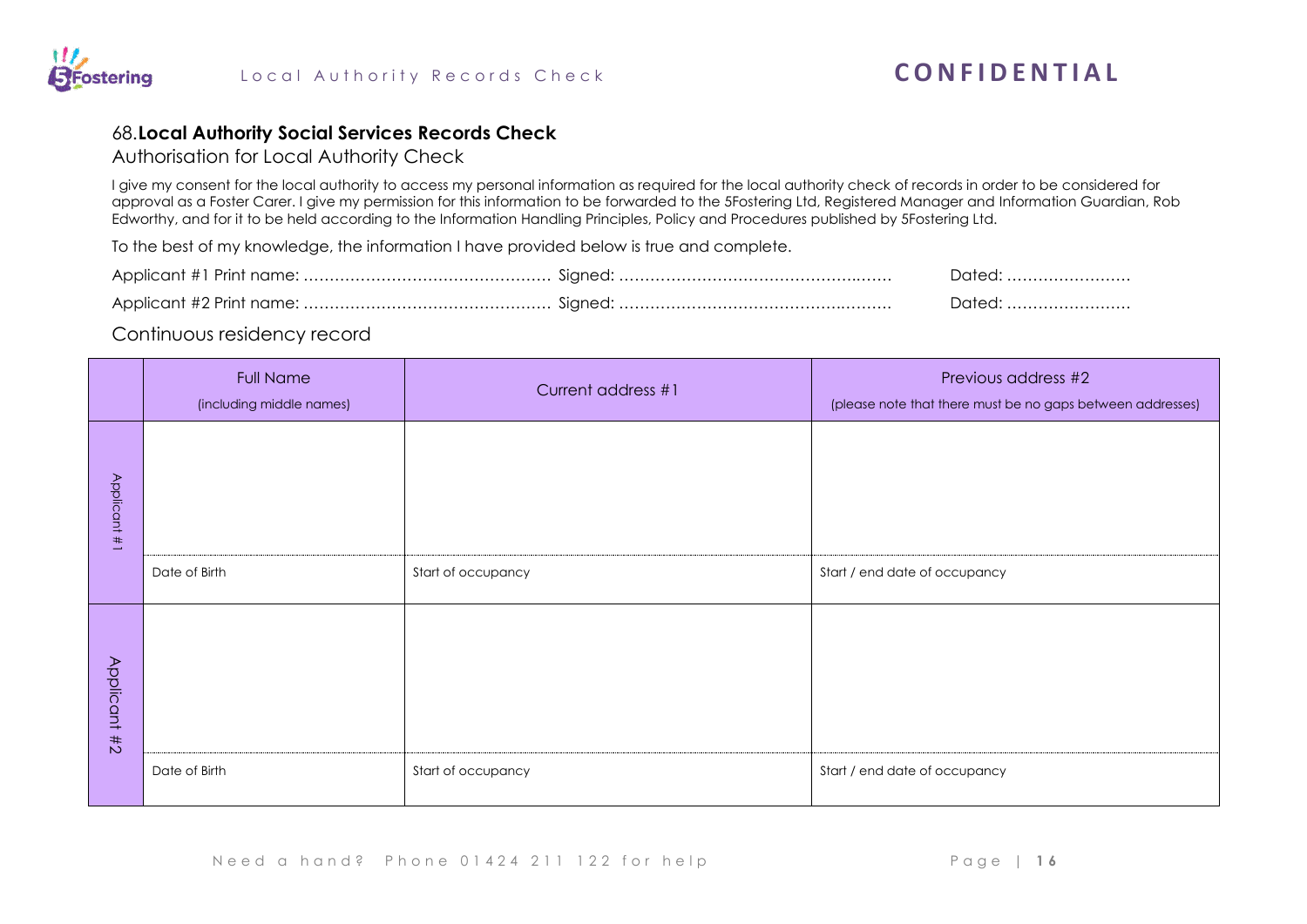

|              | Previous addresses continuation sheet (please note that there must be no gaps between addresses - if no fixed abode (i.e. travelling or homeless) please state) |                               |                               |                               |  |
|--------------|-----------------------------------------------------------------------------------------------------------------------------------------------------------------|-------------------------------|-------------------------------|-------------------------------|--|
| Applicant #1 | #3                                                                                                                                                              | #4                            | #5                            | #6                            |  |
|              | Start / end date of occupancy                                                                                                                                   | Start / end date of occupancy | Start / end date of occupancy | Start / end date of occupancy |  |
| Applicant #2 | #3                                                                                                                                                              | #4                            | #5                            | #6                            |  |
|              | Start / end date of occupancy                                                                                                                                   | Start / end date of occupancy | Start / end date of occupancy | Start / end date of occupancy |  |

Please continue on an additional sheet if necessary.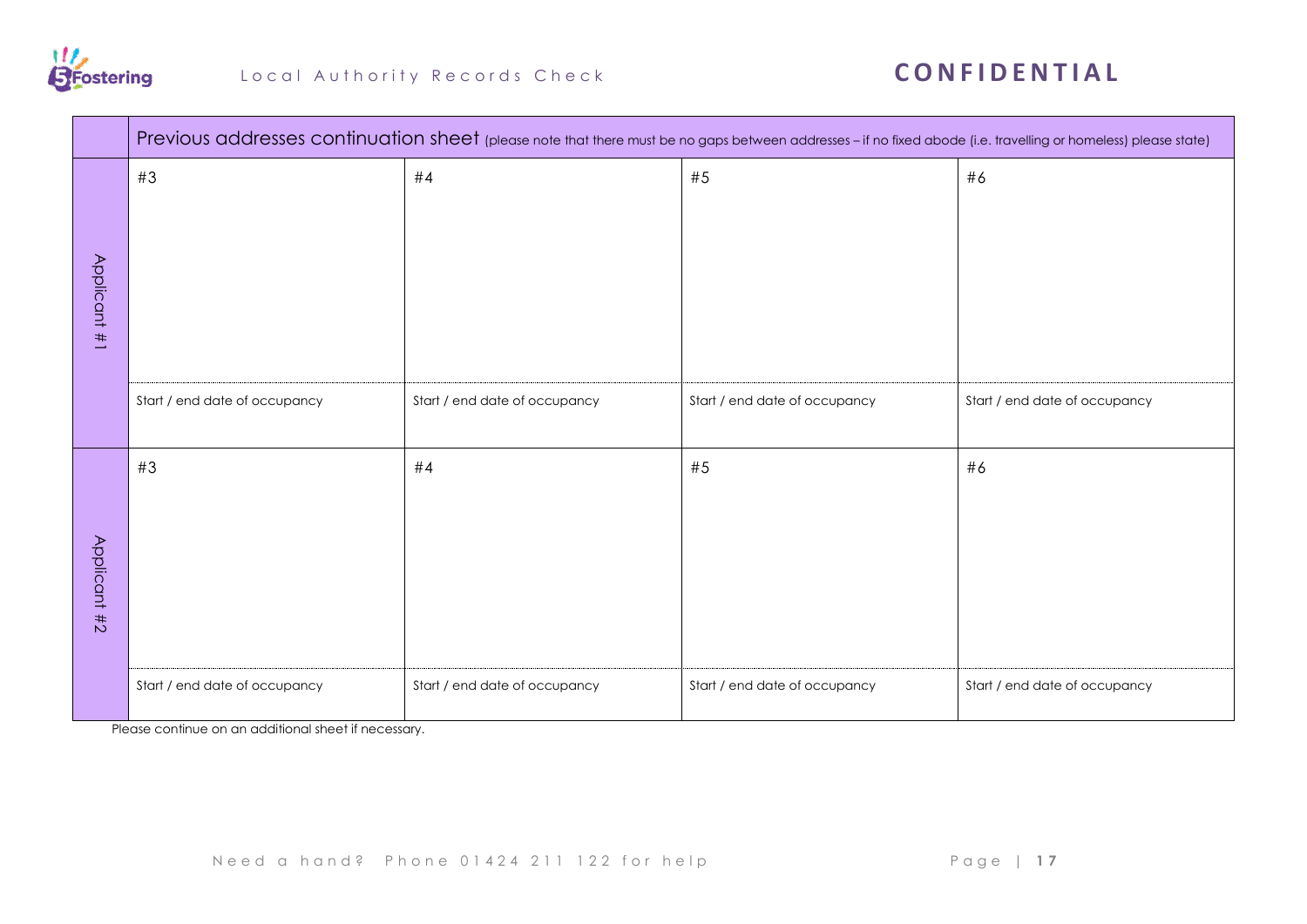

## **Authority to undertake a Credit Reference Check**

#### 69. Credit reference permission

**RFostering** 

I give my consent for Five Fostering Ltd to request a Credit Check regarding my financial records in order to be considered for approval as a Foster Carer and to demonstrate that financial gain is not my priority.

I give my permission for this information to be forwarded to the 5Fostering Ltd, Registered Manager and Information Guardian, Rob Edworthy, and for it to be held according to the Information Handling Principles, Policy and Procedures published by Five Fostering Ltd. Information regarding my personal finances will only be shared with the information guardian. Rob Edworthy, the assessing Social Worker and the Supervising Social Worker.

Personal information gained from a credit check is not divulged to the Fostering Panel or any other person or agency unless it relates to a serious crime or a Child Protection concern.

I have not been declared bankrupt and financial gain is not my priority in fostering.

#### **I have completed 5Fostering's self-declaration 'Family Finance Review' and I understand that the remuneration aims to enable me to foster and is not an end in itself.**

To the best of my knowledge, the information I have provided below is true and complete.

| Dated: |
|--------|
|        |
|        |
|        |
| Dated: |
|        |
|        |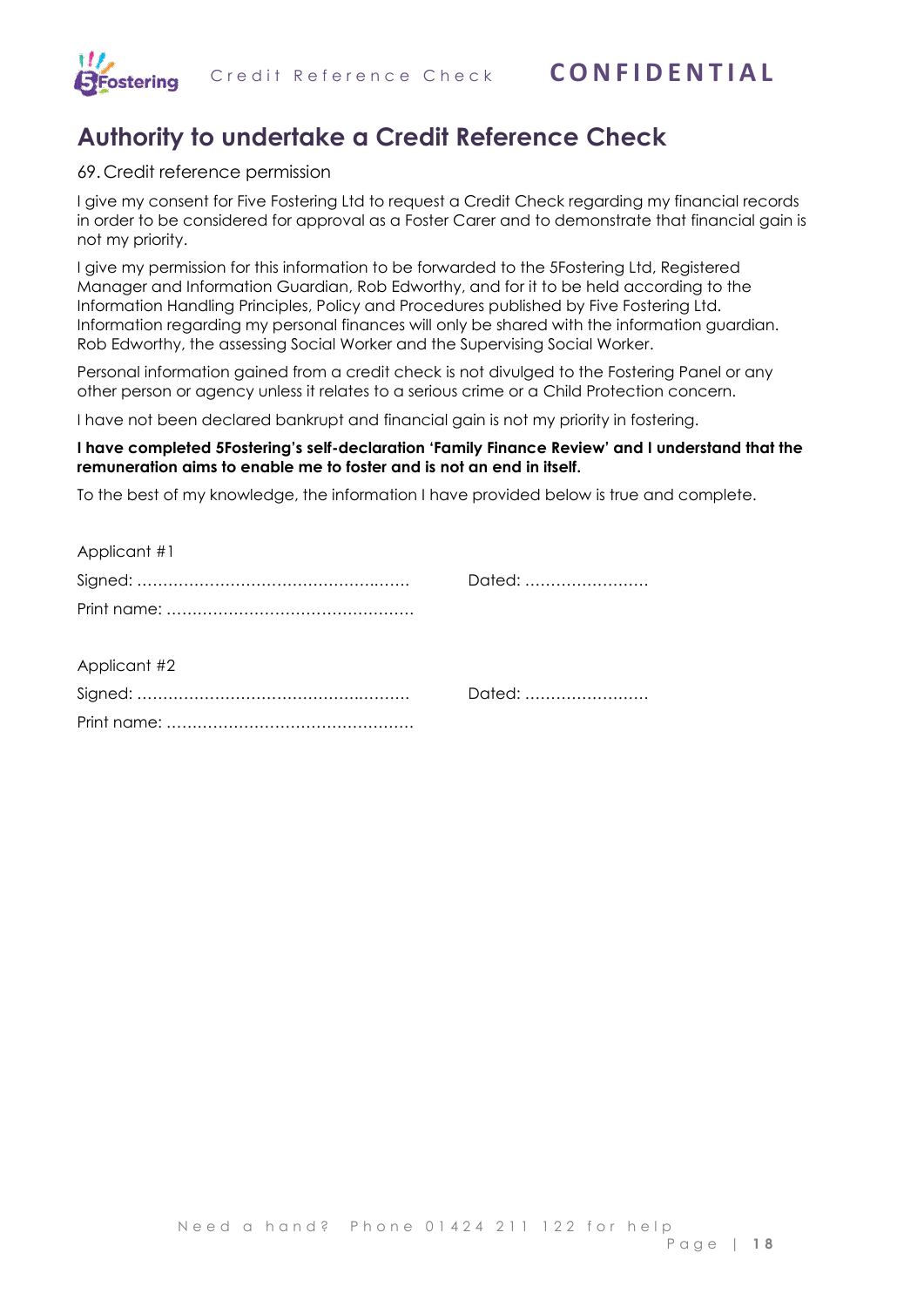

### Personal Motivations **CONFIDENTIAL**

#### 70.**What inspired you to apply to be a carer now?**

| <b>Motivations</b>                                                                        | Applicant #1 | Applicant #2 / Partner |
|-------------------------------------------------------------------------------------------|--------------|------------------------|
| Why do you want<br>to be a carer?<br>(Continue on an<br>additional sheet if<br>necessary) |              |                        |
|                                                                                           |              |                        |